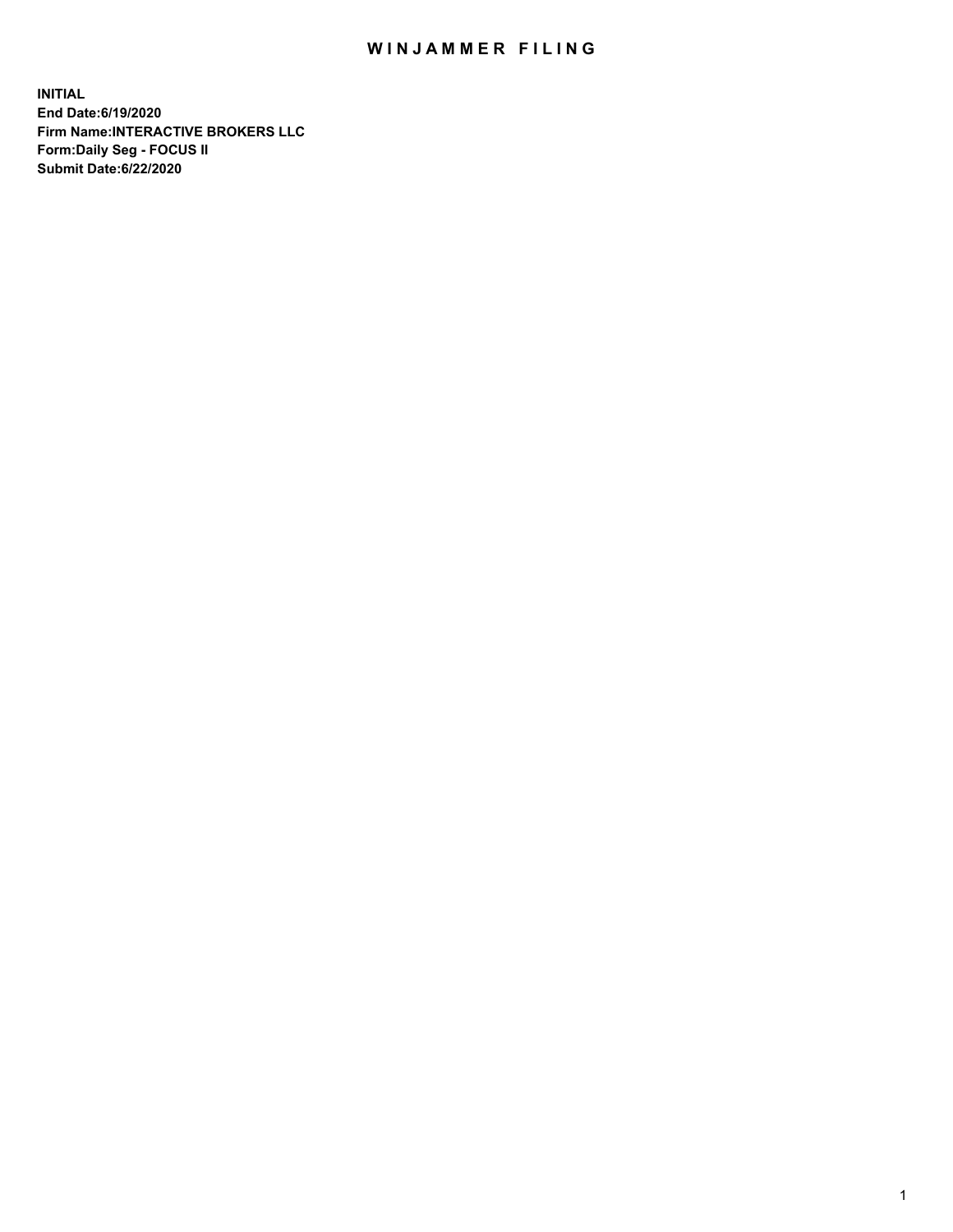**INITIAL End Date:6/19/2020 Firm Name:INTERACTIVE BROKERS LLC Form:Daily Seg - FOCUS II Submit Date:6/22/2020 Daily Segregation - Cover Page**

| Name of Company                                                                                                                                                                                                                                                                                                                | <b>INTERACTIVE BROKERS LLC</b>                                                                  |
|--------------------------------------------------------------------------------------------------------------------------------------------------------------------------------------------------------------------------------------------------------------------------------------------------------------------------------|-------------------------------------------------------------------------------------------------|
| <b>Contact Name</b>                                                                                                                                                                                                                                                                                                            | <b>James Menicucci</b>                                                                          |
| <b>Contact Phone Number</b>                                                                                                                                                                                                                                                                                                    | 203-618-8085                                                                                    |
| <b>Contact Email Address</b>                                                                                                                                                                                                                                                                                                   | jmenicucci@interactivebrokers.c<br>om                                                           |
| FCM's Customer Segregated Funds Residual Interest Target (choose one):<br>a. Minimum dollar amount: ; or<br>b. Minimum percentage of customer segregated funds required:%; or<br>c. Dollar amount range between: and; or<br>d. Percentage range of customer segregated funds required between:% and%.                          | $\overline{\mathbf{0}}$<br>$\overline{\mathbf{0}}$<br>155,000,000 245,000,000<br>0 <sub>0</sub> |
| FCM's Customer Secured Amount Funds Residual Interest Target (choose one):<br>a. Minimum dollar amount: ; or<br>b. Minimum percentage of customer secured funds required:%; or<br>c. Dollar amount range between: and; or<br>d. Percentage range of customer secured funds required between:% and%.                            | <u>0</u><br>$\overline{\mathbf{0}}$<br>80,000,000 120,000,000<br>0 <sub>0</sub>                 |
| FCM's Cleared Swaps Customer Collateral Residual Interest Target (choose one):<br>a. Minimum dollar amount: ; or<br>b. Minimum percentage of cleared swaps customer collateral required:% ; or<br>c. Dollar amount range between: and; or<br>d. Percentage range of cleared swaps customer collateral required between:% and%. | $\overline{\mathbf{0}}$<br>$\underline{\mathbf{0}}$<br>0 <sub>0</sub><br>00                     |

Attach supporting documents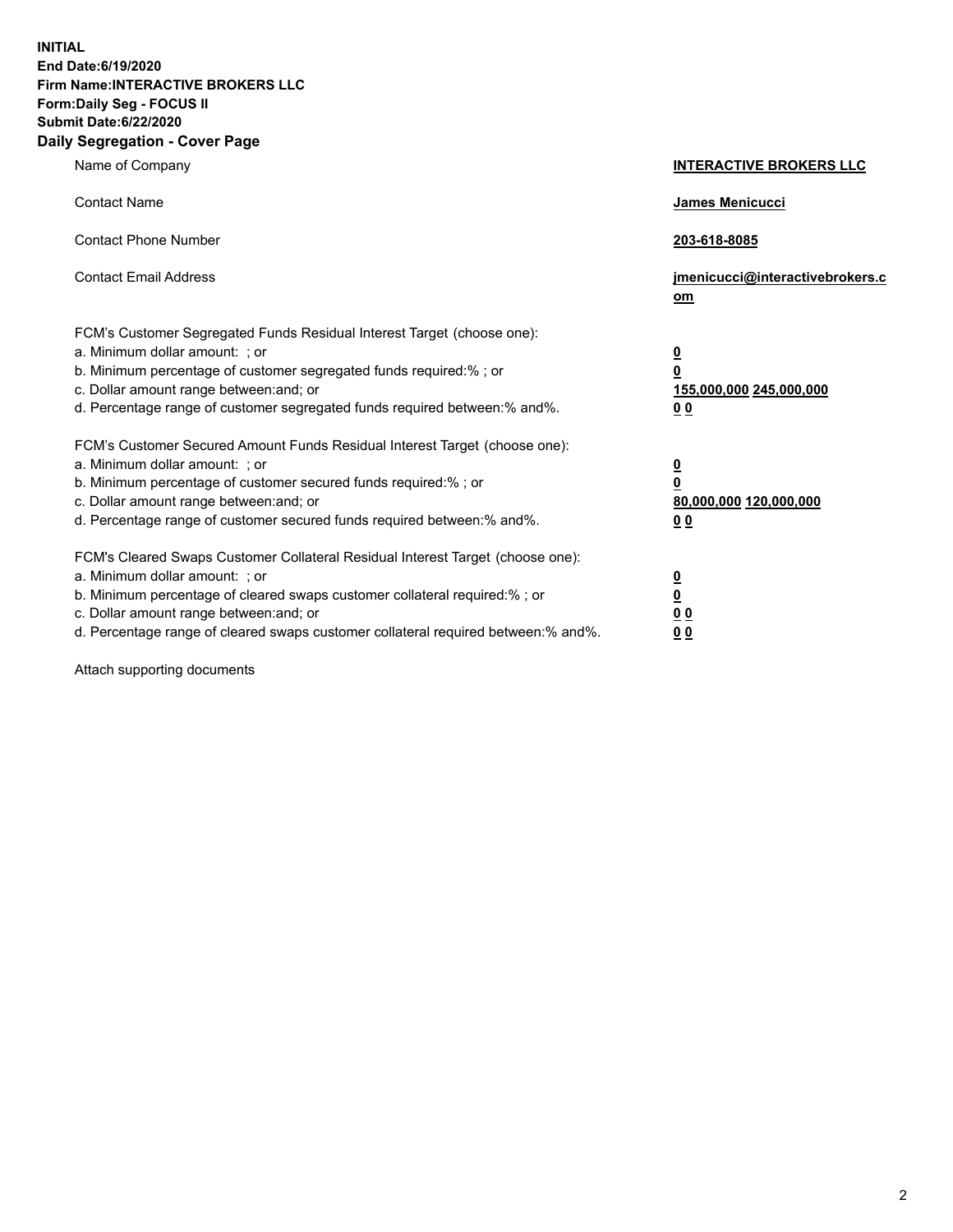**INITIAL End Date:6/19/2020 Firm Name:INTERACTIVE BROKERS LLC Form:Daily Seg - FOCUS II Submit Date:6/22/2020 Daily Segregation - Secured Amounts**

|     | Daily Segregation - Secured Amounts                                                         |                               |
|-----|---------------------------------------------------------------------------------------------|-------------------------------|
|     | Foreign Futures and Foreign Options Secured Amounts                                         |                               |
|     | Amount required to be set aside pursuant to law, rule or regulation of a foreign            | $0$ [7305]                    |
|     | government or a rule of a self-regulatory organization authorized thereunder                |                               |
| 1.  | Net ledger balance - Foreign Futures and Foreign Option Trading - All Customers             |                               |
|     | A. Cash                                                                                     | <b>577,225,720</b> [7315]     |
|     | B. Securities (at market)                                                                   | $0$ [7317]                    |
| 2.  | Net unrealized profit (loss) in open futures contracts traded on a foreign board of trade   | -760,572 <sup>[7325]</sup>    |
| 3.  | Exchange traded options                                                                     |                               |
|     | a. Market value of open option contracts purchased on a foreign board of trade              | 3,683,710 [7335]              |
|     | b. Market value of open contracts granted (sold) on a foreign board of trade                | -1,925,448 [7337]             |
| 4.  | Net equity (deficit) (add lines 1. 2. and 3.)                                               | 578,223,410 [7345]            |
| 5.  | Account liquidating to a deficit and account with a debit balances - gross amount           | 9,130 [7351]                  |
|     | Less: amount offset by customer owned securities                                            | 0 [7352] <b>9,130</b> [7354]  |
| 6.  | Amount required to be set aside as the secured amount - Net Liquidating Equity              | 578,232,540 [7355]            |
|     | Method (add lines 4 and 5)                                                                  |                               |
| 7.  | Greater of amount required to be set aside pursuant to foreign jurisdiction (above) or line | 578,232,540 [7360]            |
|     | 6.                                                                                          |                               |
|     | FUNDS DEPOSITED IN SEPARATE REGULATION 30.7 ACCOUNTS                                        |                               |
| 1.  | Cash in banks                                                                               |                               |
|     | A. Banks located in the United States                                                       | 87,994,398 [7500]             |
|     | B. Other banks qualified under Regulation 30.7                                              | 0 [7520] 87,994,398 [7530]    |
| 2.  | <b>Securities</b>                                                                           |                               |
|     | A. In safekeeping with banks located in the United States                                   | 479,855,000 [7540]            |
|     | B. In safekeeping with other banks qualified under Regulation 30.7                          | 0 [7560] 479,855,000 [7570]   |
| 3.  | Equities with registered futures commission merchants                                       |                               |
|     | A. Cash                                                                                     | $0$ [7580]                    |
|     | <b>B.</b> Securities                                                                        | $0$ [7590]                    |
|     | C. Unrealized gain (loss) on open futures contracts                                         | $0$ [7600]                    |
|     | D. Value of long option contracts                                                           | $0$ [7610]                    |
|     | E. Value of short option contracts                                                          | 0 [7615] 0 [7620]             |
| 4.  | Amounts held by clearing organizations of foreign boards of trade                           |                               |
|     | A. Cash                                                                                     | $0$ [7640]                    |
|     | <b>B.</b> Securities                                                                        | $0$ [7650]                    |
|     | C. Amount due to (from) clearing organization - daily variation                             | $0$ [7660]                    |
|     | D. Value of long option contracts                                                           | $0$ [7670]                    |
|     | E. Value of short option contracts                                                          | 0 [7675] 0 [7680]             |
| 5.  | Amounts held by members of foreign boards of trade                                          |                               |
|     | A. Cash                                                                                     | 132,556,058 [7700]            |
|     | <b>B.</b> Securities                                                                        | $0$ [7710]                    |
|     | C. Unrealized gain (loss) on open futures contracts                                         | 485,557 [7720]                |
|     | D. Value of long option contracts                                                           | 3,683,710 [7730]              |
|     | E. Value of short option contracts                                                          | -1,925,448 [7735] 133,828,763 |
|     |                                                                                             | $[7740]$                      |
| 6.  | Amounts with other depositories designated by a foreign board of trade                      | $0$ [7760]                    |
| 7.  | Segregated funds on hand                                                                    | $0$ [7765]                    |
| 8.  | Total funds in separate section 30.7 accounts                                               | 701,678,161 [7770]            |
| 9.  | Excess (deficiency) Set Aside for Secured Amount (subtract line 7 Secured Statement         | 123,445,621 [7380]            |
|     | Page 1 from Line 8)                                                                         |                               |
| 10. | Management Target Amount for Excess funds in separate section 30.7 accounts                 | 80,000,000 [7780]             |
| 11. | Excess (deficiency) funds in separate 30.7 accounts over (under) Management Target          | 43,445,621 [7785]             |
|     |                                                                                             |                               |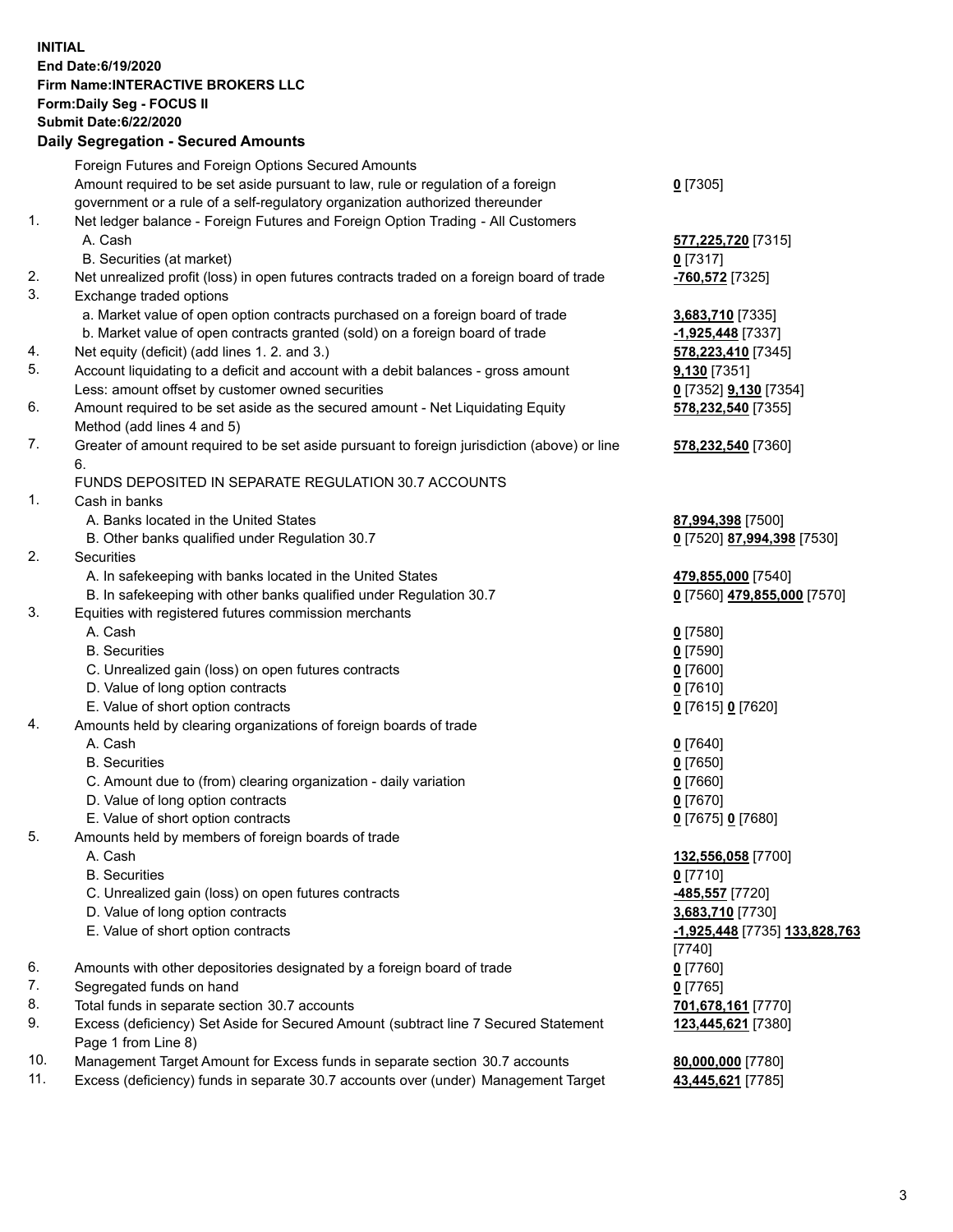**INITIAL End Date:6/19/2020 Firm Name:INTERACTIVE BROKERS LLC Form:Daily Seg - FOCUS II Submit Date:6/22/2020 Daily Segregation - Segregation Statement** SEGREGATION REQUIREMENTS(Section 4d(2) of the CEAct) 1. Net ledger balance A. Cash **5,246,227,776** [7010] B. Securities (at market) **0** [7020] 2. Net unrealized profit (loss) in open futures contracts traded on a contract market **90,222,697** [7030] 3. Exchange traded options A. Add market value of open option contracts purchased on a contract market **274,560,125** [7032] B. Deduct market value of open option contracts granted (sold) on a contract market **-236,257,328** [7033] 4. Net equity (deficit) (add lines 1, 2 and 3) **5,374,753,270** [7040] 5. Accounts liquidating to a deficit and accounts with debit balances - gross amount **6,696,819** [7045] Less: amount offset by customer securities **0** [7047] **6,696,819** [7050] 6. Amount required to be segregated (add lines 4 and 5) **5,381,450,089** [7060] FUNDS IN SEGREGATED ACCOUNTS 7. Deposited in segregated funds bank accounts A. Cash **1,036,671,262** [7070] B. Securities representing investments of customers' funds (at market) **2,424,520,040** [7080] C. Securities held for particular customers or option customers in lieu of cash (at market) **0** [7090] 8. Margins on deposit with derivatives clearing organizations of contract markets A. Cash **6,546,734** [7100] B. Securities representing investments of customers' funds (at market) **2,065,904,626** [7110] C. Securities held for particular customers or option customers in lieu of cash (at market) **0** [7120] 9. Net settlement from (to) derivatives clearing organizations of contract markets **31,121,219** [7130] 10. Exchange traded options A. Value of open long option contracts **274,683,250** [7132] B. Value of open short option contracts **-236,439,777** [7133] 11. Net equities with other FCMs A. Net liquidating equity **0** [7140] B. Securities representing investments of customers' funds (at market) **0** [7160] C. Securities held for particular customers or option customers in lieu of cash (at market) **0** [7170] 12. Segregated funds on hand **0** [7150] 13. Total amount in segregation (add lines 7 through 12) **5,603,007,354** [7180] 14. Excess (deficiency) funds in segregation (subtract line 6 from line 13) **221,557,265** [7190] 15. Management Target Amount for Excess funds in segregation **155,000,000** [7194]

16. Excess (deficiency) funds in segregation over (under) Management Target Amount Excess

**66,557,265** [7198]